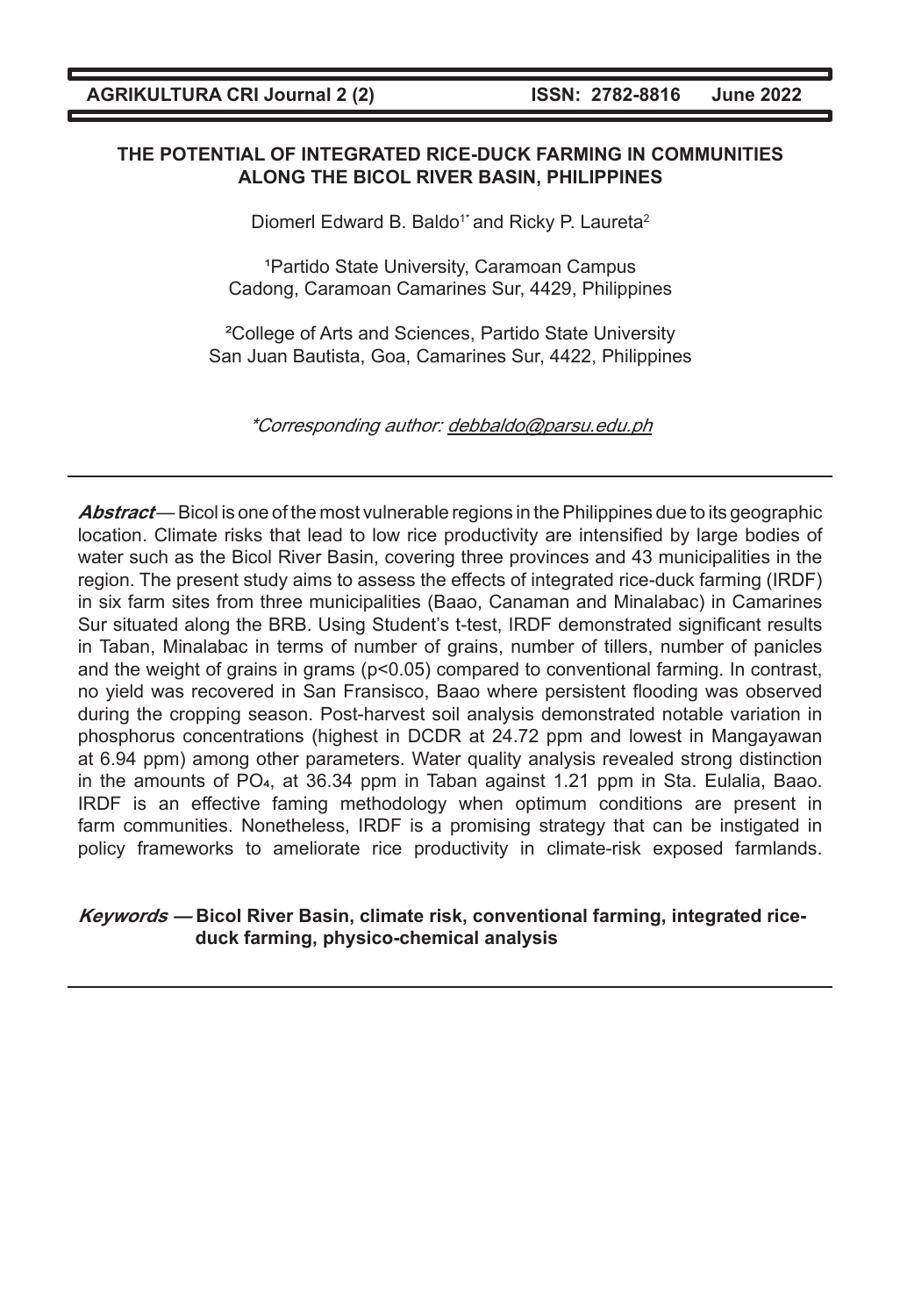## **INTRODUCTION**

Rice is one of the most important grain crops in the Philippines. It is a major food component of every Filipino (Macalad et al., 2019). According to the works of Barroga et al. (2007), 90% of the country's population consider rice as the major staple food. This information is supported by the country's vast land area of cultivate potential, making rice industry accountable for 0.7% of the country's gross domestic product (GDP) in 2018 (Lacambra et al., 2020). According to the report of Sebastian et al. (2000) in the Food and Agricultural Organization (FAO), 11.5 million Filipinos are dependent on rice farming as their primary source of income. However, in the third quarter of 2021, agriculture, forestry and fishery (AFF) has been reported to contract a -1.7 growth rate in the gross national income and gross domestic product (GDP) (Philippine Statistics Authority, 2021). With this, the farming industry in the Philippines is challenged to promote efficient production and stable source of income to rice farmers.

To address the goal for viable, productive and profitable farming and avert gaps in rice yield, researchers and farmers, together with concerned government agencies have established good practice options (GPO). However, the choice of the best individual farming technique varies in every farmland. The integration of the best component technologies should (i) guarantee timely cropping that shall result to productive yield, (ii) maximize the use of resources and farming inputs, (iii) provide immediate profit investment as evidenced by economic benefits, and (iv) minimize the effects as environmental hazard (Alam and Starr, 2013).

One of these farming practices that has been developed over the years is the integrated rice-duck farming (IRDF), an innovative farming process where ducks feed on the farm insects and weeds in paddies and fertilize rice plants. The

methodology has reached many Southeast Asian countries such as Malaysia, Vietnam, Indonesia and the Philippines. A number of studies have reported the beneficial effects of the rice-duck system when associated to farming. In the Philippines, particularly in Bukidnon, Barroga and associates (2007) highlighted that IRDF effectuated to 36.58% rise in technical efficiency in crop yield. In Bicol Region, FAO (2013) reported preliminary data on the effects of IRDF in Buhi, Guinobatan and Gubat and mentioned that farmers' income escalated as much as 30% compared with the earnings from the conventional farming.

Bicol Region with its geographic location is considered as highly vulnerable to natural disasters such as typhoons, floods, and volcanic eruptions. These natural phenomena usually lead to discernible devastations with major effects on agriculture industry. The risks in the region are intensified by major land and water bodies such as volcanoes (Mayon, Isarog, Malinao, etc.) and the large river, Bicol River Basin (BRB), respectively. This amass river has a total land area if 317, 103 ha and range into the provinces of Albay, Camarines Sur and Camarines Norte and 43 local government units (LGU) which are situated within the BRB (DENR, 2015). Because of the presence of the BRB, flooding has become the most pervasive hydrologic hazards that threatens the entire Bicol plain. The projected flooded area in BRB is 42, 124 ha and is expected to increase to 50, 402 ha or 16% of the BRB. This results to significant loss in agricultural productivity, specially to irrigated rice lands. In the last quarter of 2020 amidst the COVID-19 pandemic, the regional agriculture was ravaged by a series of strong typhoons that hit the provinces and subsequently affected the impoverished locals of the region. Department of Agriculture (DA) has estimated a total loss of 968 million pesos that has affected 40, 519 farmers in the area. (Philippine News Agency, 2020). This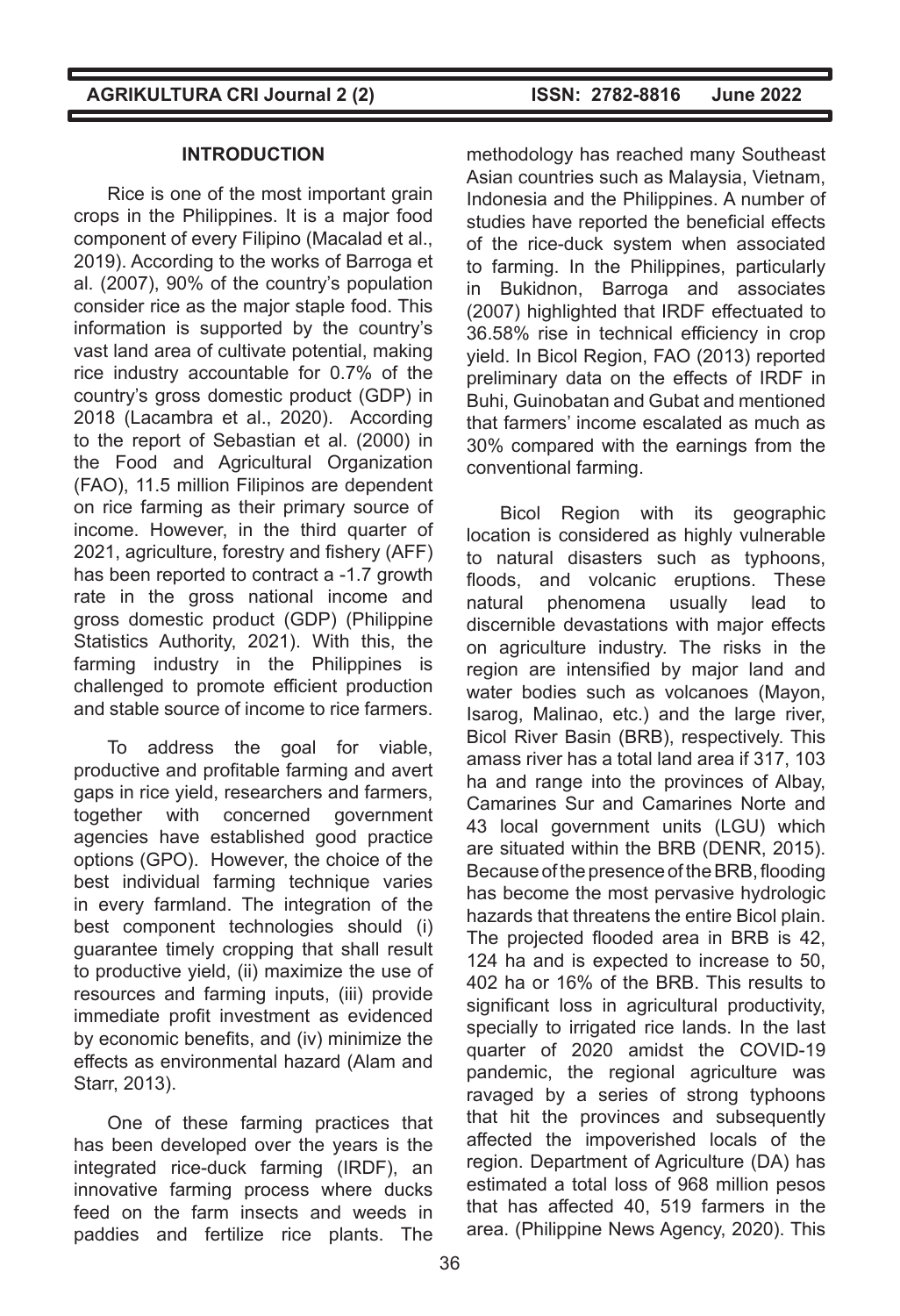phenomenon is believed to be a contributor to the decline in the GDP share of agriculture for that year. With this, the present study generally aims to determine the influence of IRDF to representative farmlands in Baao, Canaman and Minalabac along the vulnerable communities in Camarines Sur. Specifically, it aims to compare traditional farming techniques against IRDF in terms of its effect on productivity using number of grains; number of tillers; number of panicles and weight of grains in grams. Further, it aims to assess the post-harvest physicochemical characteristics of the farm's irrigation and determine the nutrient status of the soil using standardized protocols.

### **MATERIALS AND METHODS**

### **Study Site**

The experimentation was conducted in six study sites from three vulnerable municipalities in the province of Camarines Sur (Laureta and de la Vega, 2020). These sites are located along the Bicol River, exposing the populace's agricultural operations to natural disasters. These sites are: Sta. Eulalia, Baao (13.4329°, 123.3152°), San Francisco, Baao (13.4505°, 123.3350°), San Francisco, Canaman (13.6448°, 123.1141°), Mangayawan, Canaman (13.6225°, 123.1220°), Del Carmen‑Del Rosario, Minalabac (13.5655°, 123.1907°) and Taban, Minalabac (13.5544°, 123.1996°). Figure 1, annual average rainfall in Camarines Sur is 2,565 mm with an estimated mean temperature of 27.0 °C, and lastly with relative humidity of 25.8% (Philippine Statistics Authority, 2019). The research was carried out in July to December 2019. The rice variety used in the experiment was Green Super Rice 11 (GSR11).

The trials were conducted solely in the fields of farmer cooperators from each study sites. Each farmer cooperator allotted approximately 0.50 ha, which was then equally divided into two parts: the rice duck



**Fig. 1.** Bicol River Territorial Map.

system which served as experimental setup, and the farmers' conventional or traditional method of rice planting which was treated as the control. Farmlands set up were divided by a demarcated area and were protected with fences. In the traditional portion of the land, conventional farming techniques were practiced such as usual application of insecticides, pesticides and herbicides. As opposed with this set-up, no application was added in the experimental plots to directly observe the effectiveness of the ducks in the production system. Additionally, the riceduck plots did not receive fertilizer in any form. In the traditional rice plots, complete (PNK;14-14-14) fertilizers and urea were applied, as usual practice of the local farmers.

## **Rice-duck farming set-up**

For the IRDF set-up, the methods described by Hossain et al. (2005) were adapted with modifications. Ten days after transplantation, 20-day-old ducklings were allowed to freely navigate in the farm (150/ plot). At the initial stage, the animals were kept in the plots for 2-4 hours a day. When the ducks become familiar to the environment, they were released in the plots in extended hours. Possible predators were prevented by establishing mesh nets within respective designated plots. As ducks reached four months old, they were detached from the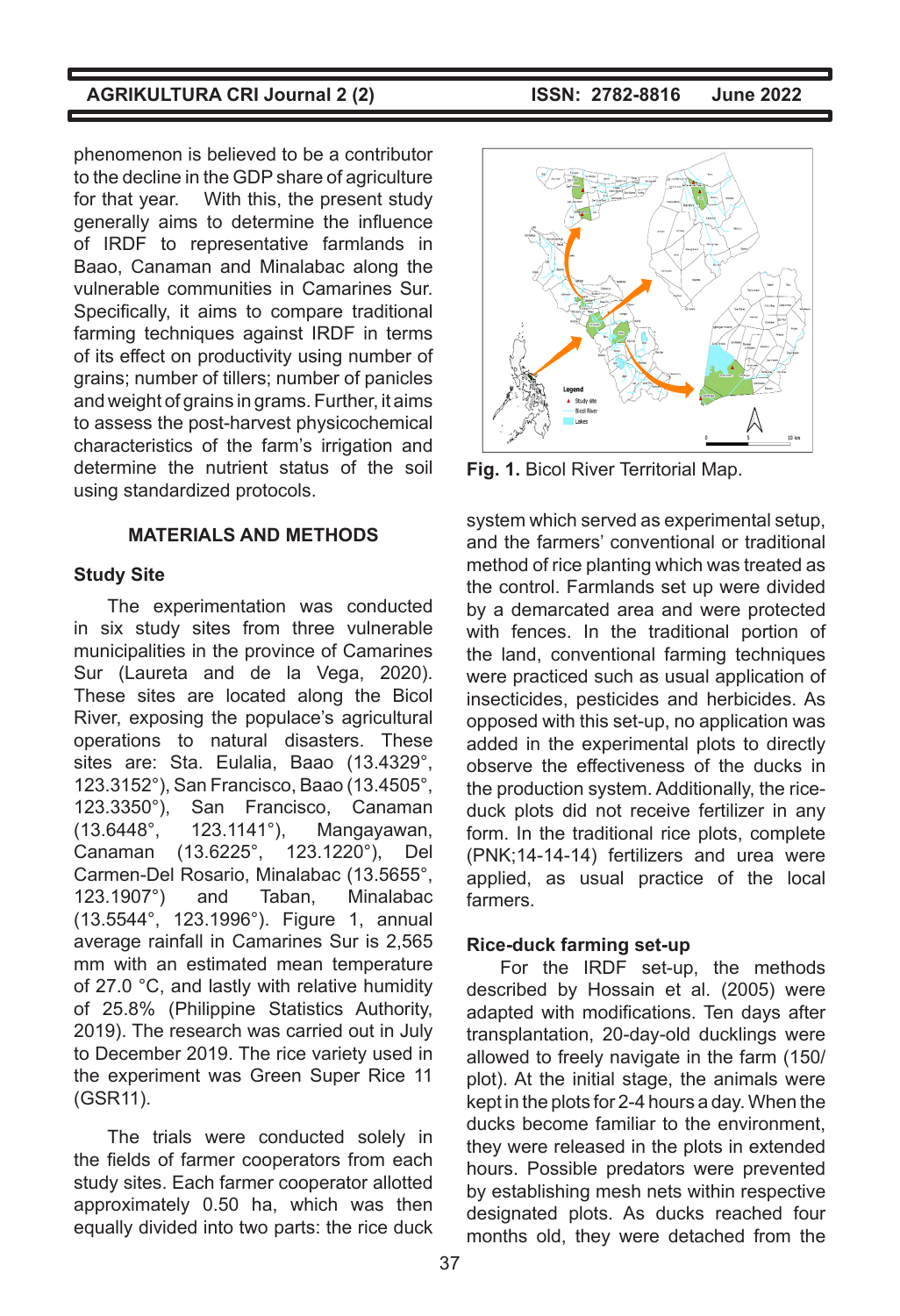rice fields to prevent matured ducks from overgrazing the plots at the flowering stage. Each of the demonstration trial was treated as a replication. At the harvest period, data on growth, yield-contributing characteristics such as number of grains, number of tillers, number of panicles and the weight of grains in grams and yields of the crops were recorded.

### **Post-harvest Water and Soil Analysis**

A representative water sample of 500 ml from irrigation systems was collected and stored in a properly rinsed polyethylene bottle. Floating debris and any other contaminants were avoided while collecting the sample. Also, 500g of soils were randomly sampled from 10 different spots of the plot at 1 m depth. Soils were allowed to air-dry for approximately one week. After appropriate labelling of site and date of collection, analyses were performed at the Department of Agriculture 5 Regional Soils Laboratory.

## **Determination of Nitrogen (N)**

Soil organic is oxidized with potassium dichromate in concentrated sulfuric acid. The green color of dichromate is measured. The calculation of amount of organic carbon is based on the oxidation, under the same conditions of organic standards like sucrose, dextrose and the disodium salts of ethylinediaminetetracetic acid. Soil sample at 0.5 g was placed into a 250 ml of erlenmeyer flask. Potassium dichromate in 2 ml was added to the solutions. After, 5 ml of H2SO4 were added and cooled down. 20 ml of DH2O was further added. The mixture was allowed to stand over night to allow soil particles to settle completely. Absorbance was measured at 627 nm.

## **Determination of Phosphorus (P) Standard Preparation**

Sodium bicarbonate (NaHCO<sub>3</sub>) was used as extracting solution and was prepared by dissociating 42g of sodium bicarbonate in distilled water (DH<sub>2</sub>O) to a volume of 1000 ml. The pH was adjusted

to 8.5 with 50% sodium hydroxide (NaOH). Fifty percent (50%) sodium hydroxide was prepared by dissolving 50g of NaOH in a 100 ml DH2O. Acid molybdate stock solution was also prepared by mixing dissolved 6 g of ammonium molybdate in 25 ml of DH<sub>2</sub>O and 0.1455g of potassium anyimonyl tartrate in 5 ml DH2O. Reagent B was prepared by dissolving 2.639g of ascorbic acid to 500 ml of Acid molybdate stock solution. The stock standard phosphorus solution was set by adding 0.2197g of potassium dihydrogen phosphate (KH2PO4) in about 25 ml of DH2O. This was diluted to a final volume of 1000 ml with extracting solution. Concentration of working standard ranged from 0.2-5.0 mg/l P. Calibration standard was prepared by pipetting a 5 ml aliquot of each of the working standards. Standards were allowed to develop color and the absorbance was read at 882 nm.  $R^2 = 0.9990$ .

## **Sample preparation**

Soil sample weighing 2g was placed in a 100 ml polyethylene bottle and duplicated. Briefly, 40 ml of extracting solution was added. The bottle was safely covered and shaken at 200 rpm or more for 30 minutes. Blank sample was also prepared. The extract was filtered into a 125 ml of erlenmeyer flask. This was added with 15 ml DH2O and 5 ml of Reagent B. The flask was agitated for thorough mixing. The reaction was incubated for 10 minutes and the absorbance was read spectrophotometrically at 882 nm.

## **Determination of Potassium (K)**

The exchangeable base is extracted by leaching the soil with ammonium acetate buffered at pH 7.0. The exchangeable bases are directly determined in the ammonium acetate (NH4OAc) extract by atomic absorption spectrophotometry. Briefly, NH4OAc solution was prepared by dissolving 7708 g of NH4OAc in 1000 ml distilled water. pH was adjusted to 7.0 with acetic acid. Leaching tubes were prepared. Two grams of soil was placed into the tube and leached by adding 10 ml aliquots of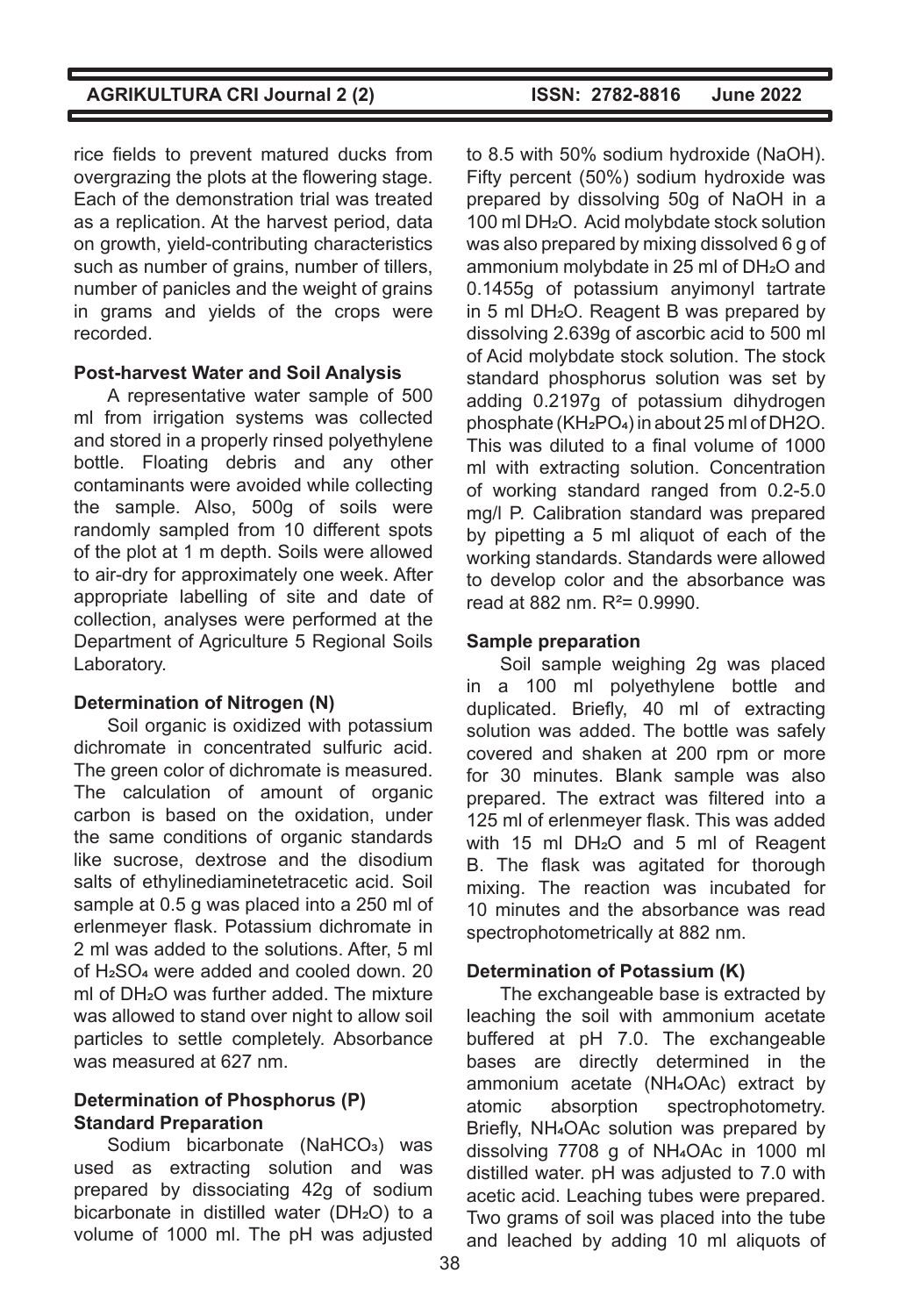ammonium acetate at 20-minutes interval. Leachate was collected in the 50 ml flask and made up to the mark with ammonium acetate leaching solution. Potassium (K) was computed using the formula:

Exch K (cmol/kg soil) =  $(a-b)$  (0.0639) x DF x MCF

Where; DF- dilution factor; MCFmoisture content factor

#### **Data Analysis**

Statistical analysis was performed using Microsoft Excel and verified using SPSS v20.0. Student's T-Test was used to analyze the significance between the two treatments in each parameter (p<0.05).

#### **RESULTS AND DISCUSSION**

The comparison of the rice yield characteristics between the two experimental set- ups is presented in Fig. 2. Indistinct relationship among the parameters with varying significance is noted in every location site. Using the data in the number of grains, significant effect was noted in the traditional farming practice in Sta. Eulalia, Baao, and DCDR, Minalabac (Fig. 2A). However, increased number of grains was observed in the IRDF set-up in Taban, Minalabac. The rice's tiller number was also measured. Higher results were noted in conventional farming set-ups in Mangayawan, Canaman and DCDR, Minalabac, but tiller number has significantly risen in the IRDF arrangement in Taban (Fig. 2B). The result in the number of panicles further supports in beneficial effects of IRDF in Taban which recorded the highest number of panicles (Fig. 2C). Congruently, positive response in the weight of IRDF rice grains were observed from samples in Taban. Samples from other experimental sites showed denser grains from the traditional farming (Fig. 2D).

Soils from the different experimental sites were collected after integrated riceduck farming. The status of the soil nutrient (Table 1) demonstrated that among the six



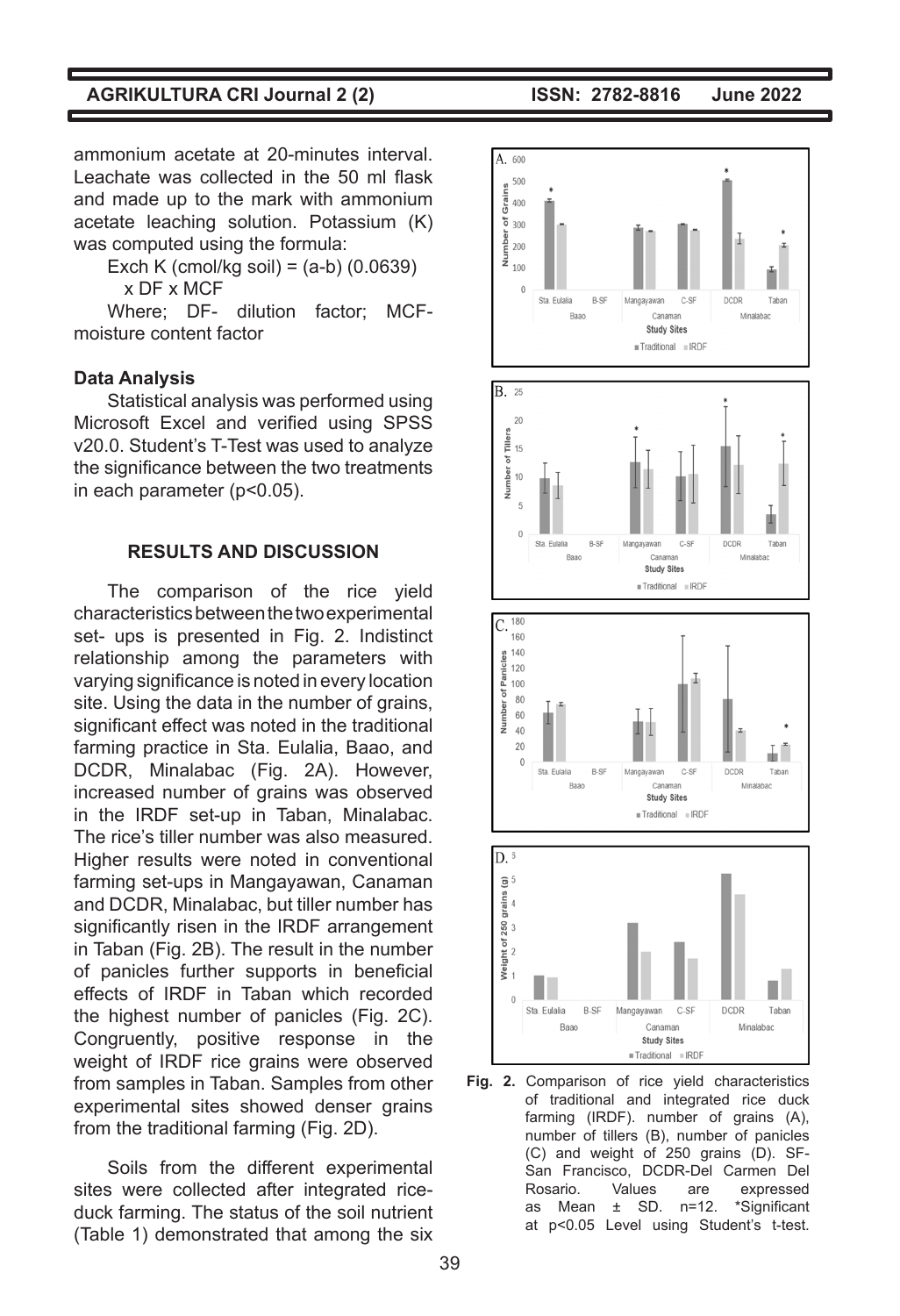sampling sites (excluding San Francisco, Baao where no data were generated), sampling site in Mangayawan, Canaman showed the most varying difference in two important parameters, least amounts of phosphorus (6.94 ppm) and incongruently the highest electrical conductivity (EC at 2.540 mS/cm) which basically measures the soluble salts in the soil samples essential to the proliferation status of a cell population.

Overall, soil samples from various study sites recorded a homogenous result of medium nitrogen (N) % with ranges from 3.84-4.13 organic matter (OM). Variations in the phosphorus (P) level were noted. Magayawan has low P level at 6.94. Medium levels of P were noted in Sta Eulalia, Baao, SF, Canaman and DCDR, Minalabac at ranges 14.06-15.86 while high levels of P were illustrated by soils samples collected from Taban, Minalabac. For potassium (K) quantification, all soil samples fall under the "deficient" category with less than 0.2 meq/100g soil.

For post-harvest soil analysis, the electrical conductivity was measured. This is reflective of salt concentrations, defined as dissolved organic solutes and are commonly calcium, magnesium, sodium, chloride, sulfate and bicarbonate (Center for Agriculture, Food and the Environment, 2016). It was established that soluble salts above which fall above the normal range may cause to a number of crop issues root injury, leaf chlorosis, marginal burn and sometimes wilting. This is attributable to low yield productivity in areas with high EC levels such as Mangayawan. In this site, the most acidic soil at 5.36 mS/cm was observed, followed by soils sampled from DCDR. The rest of soil samples illustrated

slightly acidic status of pH ranging from 5.61

to 5.97 mS/cm.

The presence of N, P and K in fertilizers are important for an optimum productive crop (Stellacci et al., 2013; Montavani et al., 2017). When these nutrients are at excessive doses, NPK balance effects to soil-related harms such as acidification, loss of organic matter, deterioration of the structure, and reductions in biological activity and fertility (Moe et al., 2019). The modern rice varieties engineered today demand standard nutrients that allow an optimal production. However, this brings threat as the same varieties drain the soil with important nutrients at faster phase

| <b>Nutrient element</b> |              |                          |                              |                          |                          |                          |  |  |  |
|-------------------------|--------------|--------------------------|------------------------------|--------------------------|--------------------------|--------------------------|--|--|--|
| Location<br><b>Site</b> |              | N<br>$(\%OM)$            | P<br>(ppm)                   | Κ<br>(meq/100g)          | pH (1:1H <sub>2</sub> O) | EC (mS/cm)               |  |  |  |
| Baao                    | Sta. Eulalia | 4.06                     | 14.06                        | 0.14                     | 5.61                     | 0.199                    |  |  |  |
|                         | <b>SF</b>    | $\overline{\phantom{0}}$ | $\qquad \qquad \blacksquare$ | $\overline{\phantom{a}}$ | $\blacksquare$           | $\overline{\phantom{a}}$ |  |  |  |
| Canaman                 | Mangayawan   | 3.84                     | 6.94                         | 0.16                     | 5.36                     | 2.56                     |  |  |  |
|                         | <b>SF</b>    | 4.13                     | 15.86                        | 0.10                     | 5.97                     | 0.08                     |  |  |  |
| Minalabac               | <b>DCDR</b>  | 3.90                     | 24.72                        | 0.12                     | 5.55                     | 0.19                     |  |  |  |
|                         | Taban        | 4.06                     | 14.06                        | 0.14                     | 5.61                     | 0.19                     |  |  |  |

**Table 1.** Nutrient profile of the soils from IRDF plot.

SF-San Francisco, DCDR-Del Carmen Del Rosario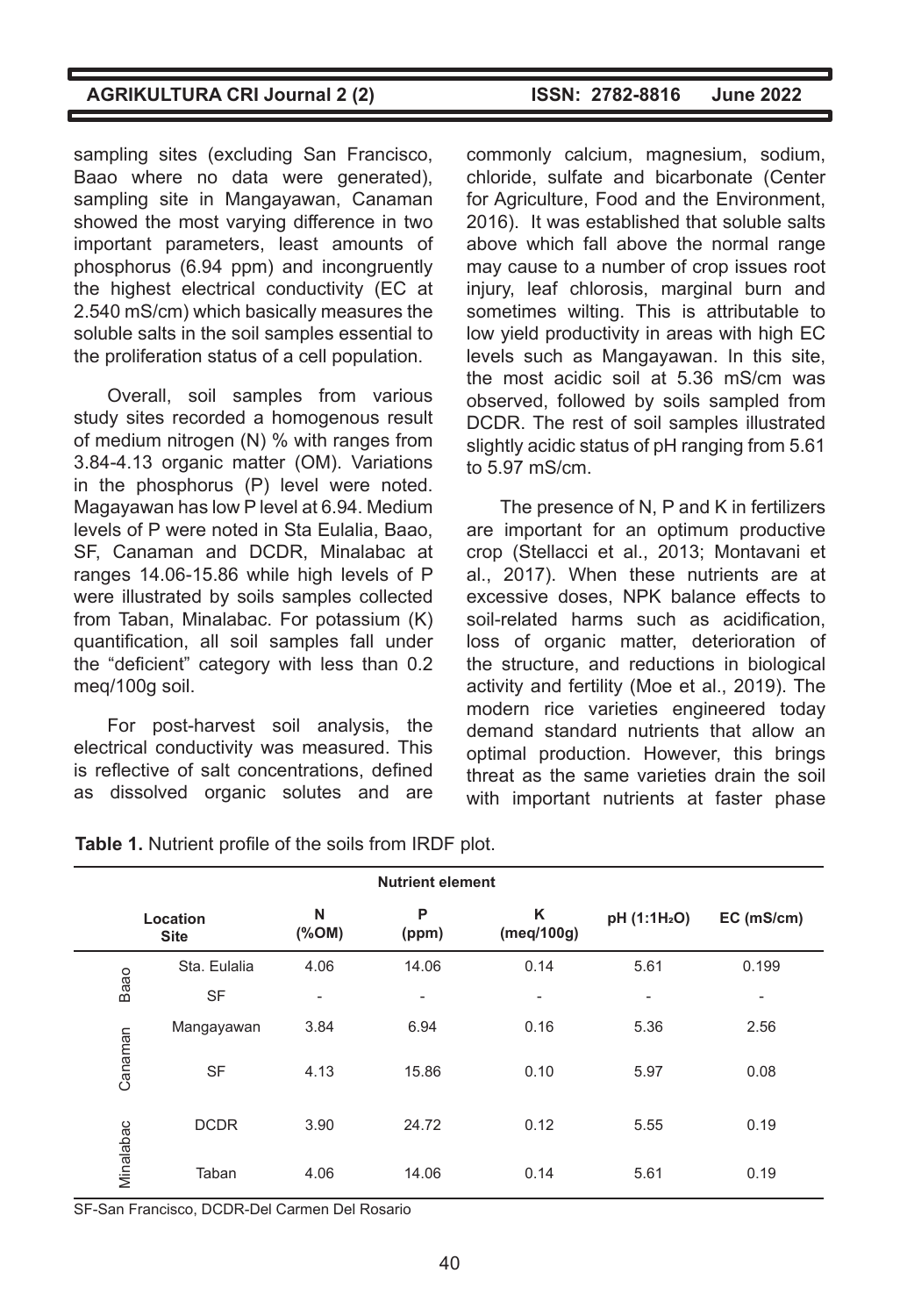than the usual grain varieties (Singh and Singh, 2017). With this, there is a challenge to maximize the yields of crops cultured in degraded soil. Efforts required to mitigate such soil types is unsustainable on the global scale (Moe et al., 2019). Added impediment in the optimal rice yield are water irrigation systems with high concentrations of salt intrusion which can be facilitated by arrays of multifactor such as but not limited to human activities and climate change.

The most critical factor in the management of salt-affected soils is the irrigation quality of water being used (Tak et al., 2012). This is observed to positively influence crop yield and physical conditions. Therefore, well-strategized establishment of irrigation water quality is instrumental to understand management changes that can be employed for long term productivity. To date, salt content in irrigation waters is easily tested. Values are estimated in terms of EC and is the basic parameter in assessing the quality and suitability of irrigation waters.

Generally, all irrigation waters from sampling sites recorded an EC within the ranges of 0.403-0.557 mS/cm (Table 2). These are considered suitable to cropping except in some frequent conditions in very sensitive crops and highly clayey soils of poor permeability. According to Visconti and

Paz (2016), EC of less than 0.75 mS/cm are ideal for cropping activities. Unexpectedly, high concentrations of salt are not detected in irrigation waters of Mangayawan, currently reported to be salt intruded area. This discordance may be explained with the large absorptions by the soil in the farming sites. According to the works of Tak and colleagues (2012), pH levels from 6.5 to 8.4 are normal for irrigation water. The above data suggests that all water systems are suitable for rice farming.

NO3-N is also quantified in the study. It can be observed that DCDR showed an elevated concentration of nitrogen at 4.33 ppm and least levels were seen at equal amount of 1.44 ppm in Sta. Eulalia, SF, Canaman and Taban (Table 2). Nitratenitrogen (NO<sub>3</sub>-N) is an important N source because it is abundant in wastewaters and irrigation waters across the globe. It is well understood that nitrogen is an essential crop nutrient that enables plant growth. Usually, the source of N is the natural soil and its supplementation in fertilizers. Nonetheless, the N found in the farm water sources has the same outcome to that of the applied fertilizer. Thus, N levels within these sources should also be considered because excessive nitrogen could cause issues like plant growth overstimulation, delayed maturity or poor quality. To address

|           | <b>Location Site</b> | pH                       | EC<br>(mS/cm)            | $PO4-P$ (ppm)            | $NO3-N$ (ppm)            |
|-----------|----------------------|--------------------------|--------------------------|--------------------------|--------------------------|
| Baao      | Sta. Eulalia         | 6.75                     | 0.403                    | 1.21                     | 1.44                     |
|           | <b>SF</b>            | $\overline{\phantom{0}}$ | $\overline{\phantom{0}}$ | $\overline{\phantom{0}}$ | $\overline{\phantom{a}}$ |
| Canaman   | Mangayawan           | 6.69                     | 0.545                    | 27.36                    | 2.16                     |
|           | <b>SF</b>            | 6.51                     | 0.557                    | 32.26                    | 1.44                     |
|           | <b>DCDR</b>          | 6.34                     | 0.198                    | 12.65                    | 4.33                     |
| Minalabac | Taban                | 6.88                     | 0.215                    | 36.34                    | 1.44                     |

**Table 2.** Physicochemical characteristics of irrigation waters analyzed.

SF-San Francisco, DCDR-Del Carmen Del Rosario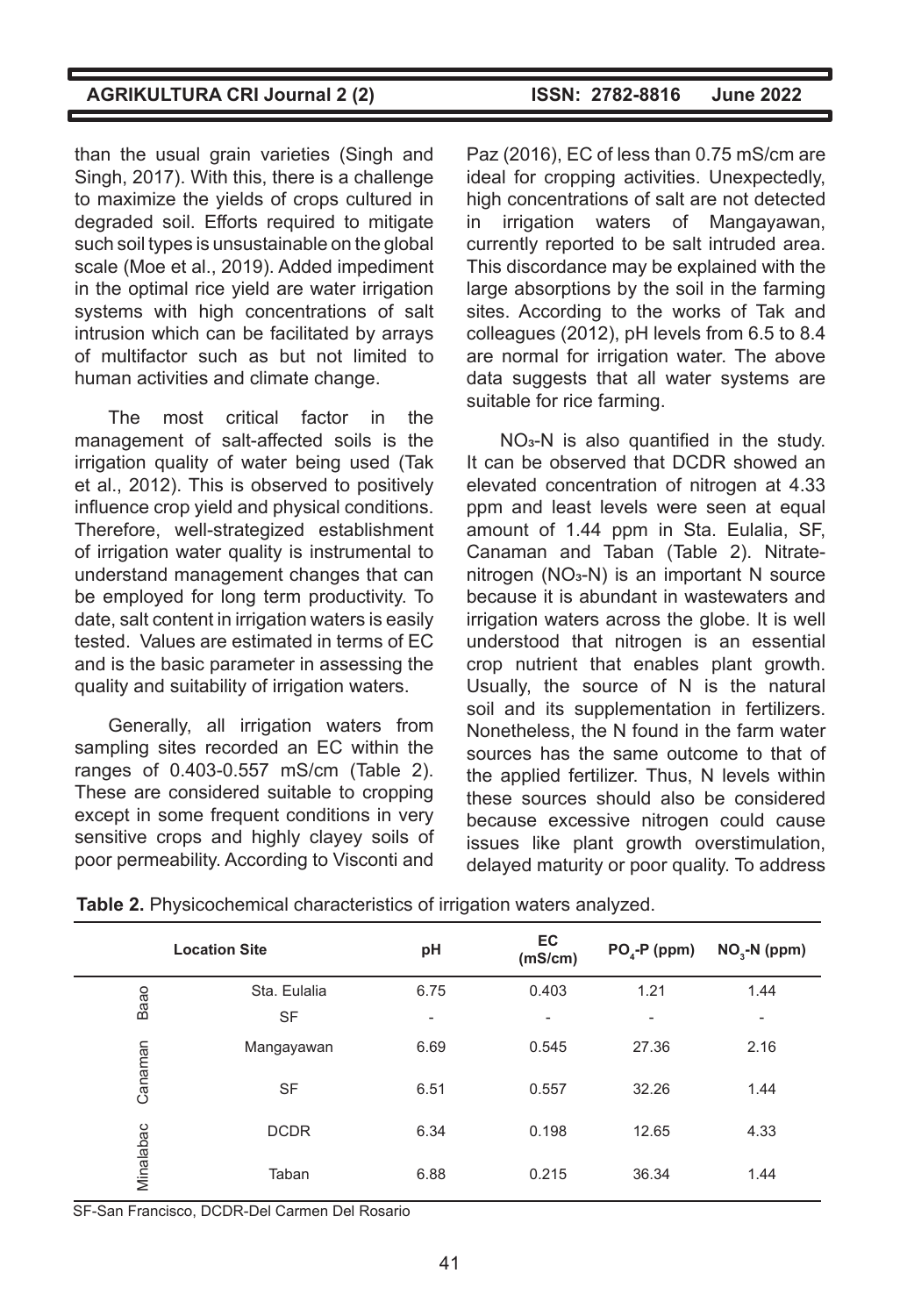such concerns, ideal fertilizer and effective irrigation management are key players. Also, it is noteworthy that the need of crops differs in every maturation stage. According to a report, high nitrogen levels can provide positive effects during initial growth stages but may cause detrimental outcomes when overexposed during the later flowering and fruiting stages (Tak et al., 2010). This would mean that farm water with elevated N level can be used early in the cropping season but this should be controlled as the nitrogen needs deescalates as it matures. Also, in whichever rice variety, nitrate should be credited toward the fertilizer rate especially when the concentration exceeds 10 ppm NO3-N or 45 ppm NO3-. It can be deduced that all farming sites have optimal source of NO3-N levels and conform with the required standard concentrations.

Integrated rice-duck farming (IRDF) is a potential farming technology that can be adapted for a sustainable agriculture. Aside from beneficial effects in the amelioration of crop yields, Xu and associates (2017) highlighted that the organic farming methodology significantly decreased the CH4 emission and increased the N2O emission. However, IRDF suitability to vulnerable communities along BRB is a challenge to be won by the farmers. Attention must be extended to the ducks such as herding them into rice paddies in the daytime and keeping them back before night time. Elaborated work confirm that regular feeds and the fencing instalment take an initial additional capital (Suh, 2014). Also, in salt intruded paddy fields, ducks must be monitored in their time of exposure because this condition may affect the duck health and behavior.

## **CONCLUSIONS**

IRDF is a prospective farming methodology in tropical countries like the Philippines, with promising effect not iust in the sustainable production of rice yields but also in mitigating the threats of

biocides' long-term adverse health effects and more so, global warming. In this study, IRDF was investigated to improve various rice yield characteristics such as number of grains, number of tillers, number of panicles and the weight of grains in grams, supporting the notion that it can be employed in rural farmlands with close proximity to BRB. This study suggests that IRDF can be economically profitable even in flood-persistent areas because practical poultry products from ducks are favored by consumers, and thus can be an alternative source of livelihood in such areas. Taken together, more researches must be carried out to characterize other physicochemical parameters that can display pivotal effect on farming development. Future studies on the economic viability of IRDF is also warranted.

## **ACKNOWLEDGEMENTS**

This work is part of a larger project supported by the Department of Agriculture Regional Field Office 5 - Bicol. The authors are thankful to Ric Ryan H. Regalado and Ian P. Parone for the technical assistance in the experimentation. Finally, the authors acknowledge the efforts extended by local farmer cooperators and local government units (LGUs) of each sampling sites.

#### **REFERENCES**

- Alam, SA, and Starr, M. 2013. Impacts of climate change on savannah wood land biomass carbon density and water-use: A modelling study of the Sudanese gum belt region. Mitig Adapt Strateg Glob Chang 18:979 ‒999.
- Barroga, RM, Gicana, NR, Barroga, AJ. 2007. Socio-economic Evaluation of Rice-duck Farming System in Bukidnon. Philipp J Vet Anim Sci 33: 47‒72.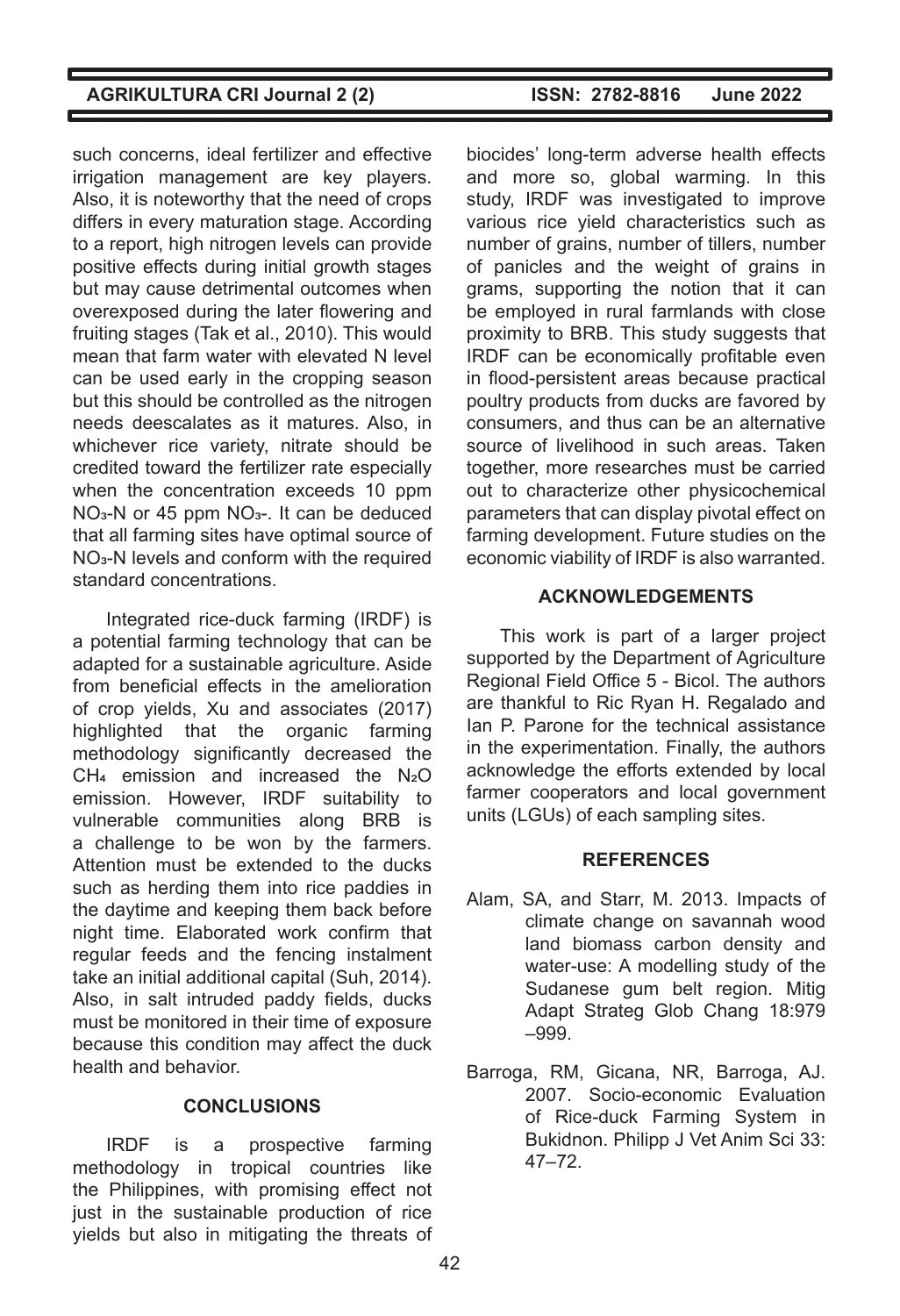- Center for Agriculture, Food and the Environment. 2016. Soluble salts and electrical conductivity (EC) for greenhouse crops. Retrieved from: https://ag.umass.edu/greenhousefloriculture/fact-sheets/soluble-saltselectrical-conductivity-ec-for-green house-crops. DateAccessed: January 13, 2021.
- Department of Environment and Natural Resources (DENR). 2015. Formulation of an Integrated Bicol River Basin Management and Development Master Plan Executive Summary Vol. 1. Naga City: Department of Environment and Natural Resources. Retrieved from: https://rbco.denr.gov.ph/masterplans /bicolexecutivesummary.pdf. Date Accessed: January 13, 2021.
- Food and Agriculture Organization (FAO). 2013. Rice and duck farming as means for contributing to climate change adaptation and mitigation in the Bicol Region, Philippines. Retrieved from: http://www.fao.org /3/CA3019EN/ca3019en.pdf. Date Accessed: October 16, 2020.
- Hossain, ST, Sugimoto, H, Islam, MR. 2005. Effect of integrated rice-duck farming on rice yield, farm productivity, and rice-provisioning ability of farmers. Asian J Agric Rural Dev 2:79‒86.
- Lacambra, C, Malloy, D, Lacambra, J, Lerouz, I, Klossner, L, Talari, M. 2020. Factsheet Resilience Solutions for the Rice Sector in the Philippines. Inter - American Development Bank. 7 p.
- Laureta, RP, Dela Vega JK. 2020. Climate Resilient Assessment, Targeting and Prioritization for AMIA-Phase 2 Bicol Camarines Sur. Int J Biosci 16: 435‒632.

- Macalad, CL, Arboleda, ER, Andilab, AA, Dellosa, RM. 2019. Morphological based grain comparison of three rice grain variety. Int J Sci Technol Res 8:1446‒1450.
- Mantovani, JR, Silveira, LGD, Landgraf, PRC, Santos, ARD, Costa BDS. 2017. Phosphorus rates and use of cattle manure in potted gerbera cultivation. Ornam Hortic 23: 412 -418.
- Moe, K, Htwe, AZ, Thu, TTP, Kajihara, Y, Yamakawa, T. 2019. Effects on NPK status, growth, dry matter and yield of rice (*Oryza sativa*) by organic fertilizers applied in field condition. Agric 9:109.
- Philippine News Agency. 2020. Damage to agriculture reaches over P969-M due to 'Ulysses': DA. Retrieved from:https://www.pna.gov.ph/ articles/1121770. Date Accessed: November 27, 2021.
- Philippine Statistics Authority. 2021. 3rd Quarter Gross National Income & Gross Domestic Product. Retrieved from: https://psa.gov.ph/nationalaccounts/sector/Agriculture,%20 Forestry%20and%20Fishing. Date Accessed: November 27, 2021.
- Sebastian, LS, Alviola, PA, Francisco, SR. 2000. Bridging the rice yield gap in the Philippines. Retrieved from: https: //www.fao.org/3/x6905e/x6905e0b. htm. Date Accessed: October 18, 2020.
- Singh, B, Singh, VK. 2017. Fertilizer management in rice. In Rice Production Worldwide pp: 217-253. Chauhan B., Jabran K. and Mahajan G. (eds). Springer, Cham.
- Stellacci, AM, Cristiano, G, Rubino, P, Lucia, BD, Cazzato, E. 2013. Nitrogen uptake, nitrogen